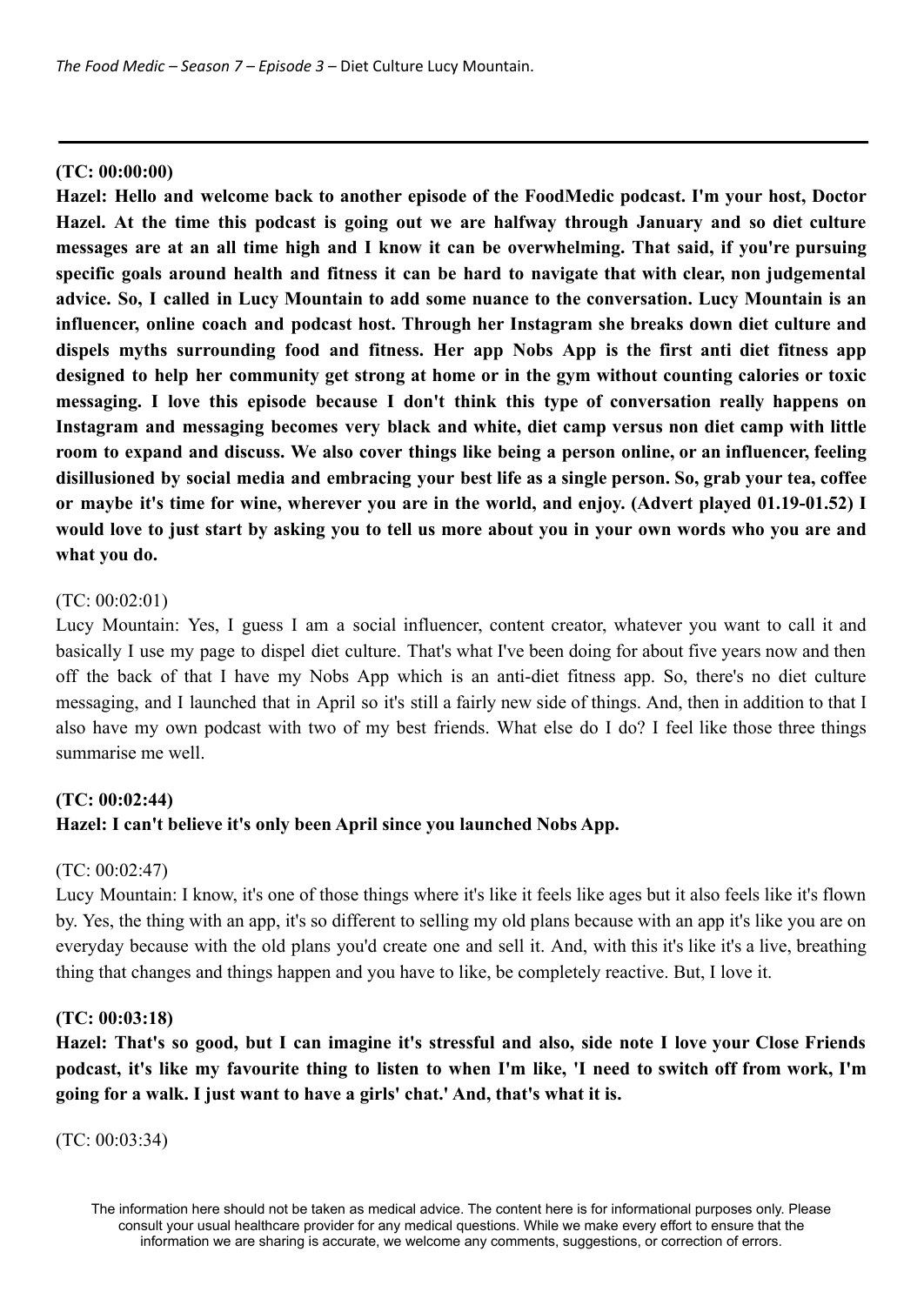Lucy Mountain: Do you know what? Thank you for saying that, because we are literally like we are actually best friends in real life, we're having a chat and then sometimes I finish recording and I'm like, 'Oh God, what are we even saying? Like, who wants to listen to this?' But, yes, thankfully some people do, so we'll keep doing it until people get sick of it.

#### **(TC: 00:03:56)**

Hazel: Yes, no I'm sure they won't get sick of it. I definitely do recommend a listen. I do recommend it to all my mates as well, even, like, my male mates because I feel like the stuff that you talk about is applicable to everyone. And, yes, sometimes you just need that kind of chat in your life. You don't **need something that's a really heavy informative podcast. Although I do learn from it. And so the other thing that you mentioned is that you're, like, an influencer. But, you said influencer, content** creator and I've heard vou refer to vourself as a person online before. And I thought this would be a **really interesting chat to have with you because I'm also a person online and I stumble across the word influencer quite a bit. Because it holds, I guess, negative connotations and, you know, like, if you're at a dinner party and you turn around and you're like, 'I'm an influencer,' people automatically assume that that just means that you, kind of, earn money through showing what you're** wearing every day or something along those lines. And, as we both know, you can be an influencer in various ways and do various things. I was wondering how you feel about that term and like, you're a **business owner, you're an entrepreneur. Like, you didn't mention those things in your bio and I'm** like, you own your own app. Do you think that's a thing that we do as women? Do you think it doesn't **matter what gender you are?**

#### (TC: 00:05:22)

Lucy Mountain: Do you know what? Being completely honest, I am at a point where I don't really care whatever anyone wants to label or call me, or if people want to be derogatory towards whatever I choose to label myself as. I'm kind of at the point now where I just don't care. I think I very much used to reject the term 'influencer' because of the reasoning that you just said, because of the connotations of it being you just selling teeth whitening toothpaste every day on your page and whatever.

#### **(TC: 00:05:57) Hazel: Which she doesn't do, FYI.**

# (TC: 00:06:02)

Lucy Mountain: I mean, Colgate if you want to hit me up I'm down, but yes, so I think I rejected it and I kind of wanted to be like, 'I'm different, I am so different to all of those other influencers, you know.' So, I would reject it and I'd say content creator, person online, all of those things. I think that was about a year or so ago I was just like, I don't care, like if you want to call me an influencer, fine. I'll accept it, because none of it really matters but I will say, calling myself an entrepreneur or you know, CEO, founder, whatever, I still don't lead with that which is something I probably should work on. I was talking to this girl in the gym the other day and she was asking me what I do and I said and then she was like,'Oh, you're a businesswoman?' And, I was like, yes, I guess so and it felt a bit uncomfortable so I think as women we struggle to give ourselves titles like 'businesswoman' or 'entrepreneur' because it feels icky. Like, we should always be playing ourselves down a little bit to seem softer and more approachable and unpretentious. But, that is only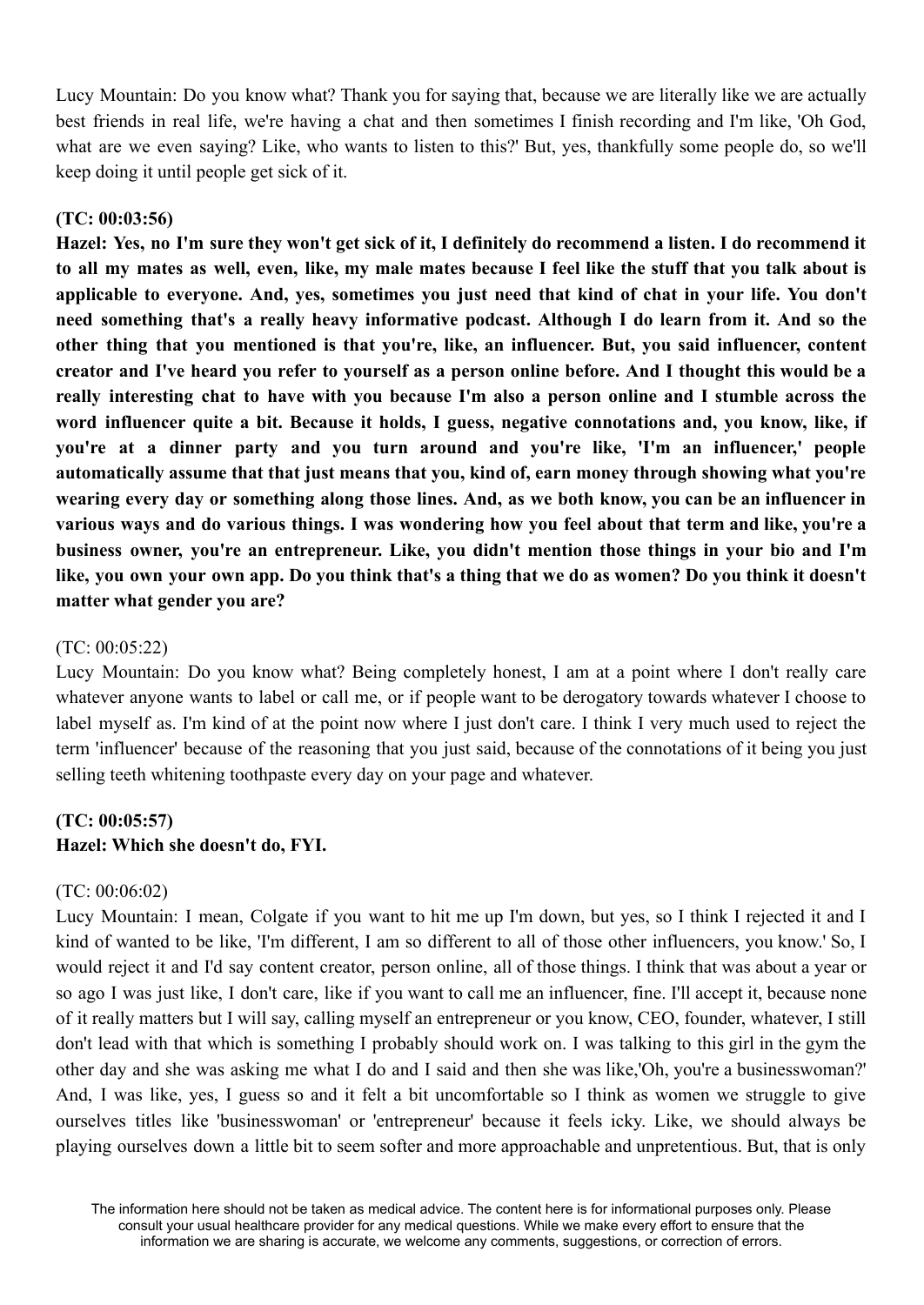because of how we've been conditioned to see those things like it's a very masculine to be. So, yes I mean I don't know. Do you call yourself an entrepreneur?

# **(TC: 00:07:25)**

Hazel: Not really for the same reasons in that like I feel like it holds this weight that I don't feel like I deserve or something. But, it's bizarre because that's what I am at the end of the day and similar to you, like when it comes to influencer. I toved around with like, maybe I'll put a word in front of it. **Like, health-influencer, medical-influencer, and then I'm like, this just sounds so dumb. So, yes like** it's interesting because it's difficult when you also wear all of these different hats, so people want you to fit under one hat and identify as one thing and I'm like, well I identify as various things. I'm a doctor, I'm an influencer, I'm a nutritionist, I am a woman. So, why can't I be all of these things and also, what if I just don't want to give myself any label? Like, I run the FoodMedic, that's what I do, **and I'm a doctor.**

# (TC: 00:08:24)

Lucy Mountain: Because you're right, even you saying fitness influencer or health-influencer, that brings connotations of someone who is wearing GymShark every day and doing work outs which is obviously one certain kind of fitness influencer. But, that's not you, so every label has those connotations and I think part of it is also you don't want to box yourself in.

# **(TC: 00:08:46)**

Hazel: No, it's also interesting how things evolved, like you and I started influencing, we started online at a very similar time, a long long time ago. Back in the OG days of IG and at the time you were **FashionFitnessFoodie. I got that right, right?**

(TC: 00:09:04) Lucy Mountain: Yes.

# **(TC: 00:09:05)**

**Hazel: So, tell us about your journey from when you started as FashionFitnessFoodie, and now you've** come back to your own name, Lucy Mountain, but you also have Nobs as a separate page which we'll **talk more about. Because, like for people who don't know what Nobs is they're probably like, 'What are you talking about? Like, eggplant emoji?'**

# (TC: 00:09:28)

Lucy Mountain: It was so funny when I meet someone or work with someone who's an accountant and I have to, like, explain the business name and they're like, 'What?' And, I'm like N-O-B-S, there's no K, and they're like-, I had one accountant who would never say it, he would go N-O-B-S, and I'm like you can just say Nobs, and he just never would. Yes, so I started the classic thing of started posting, influencing wasn't really a thing, didn't really know you could ever make money from it or whatever. It was very much just me wanting to share stuff. (TC 00:10:00) I never actually really used my page that much for-, like I did share some personal stuff and there would be pictures of me, but it was never like, 'This is my health journey.' I, kind of, started it like my first ever post was infographics funnily enough. They are so pixelated when I go back because that's how long ago it was, but, yes, I always, kind of, knew that I wanted to make into some sort of like, platform space rather than just me. And then I changed it to my name, I think it was two years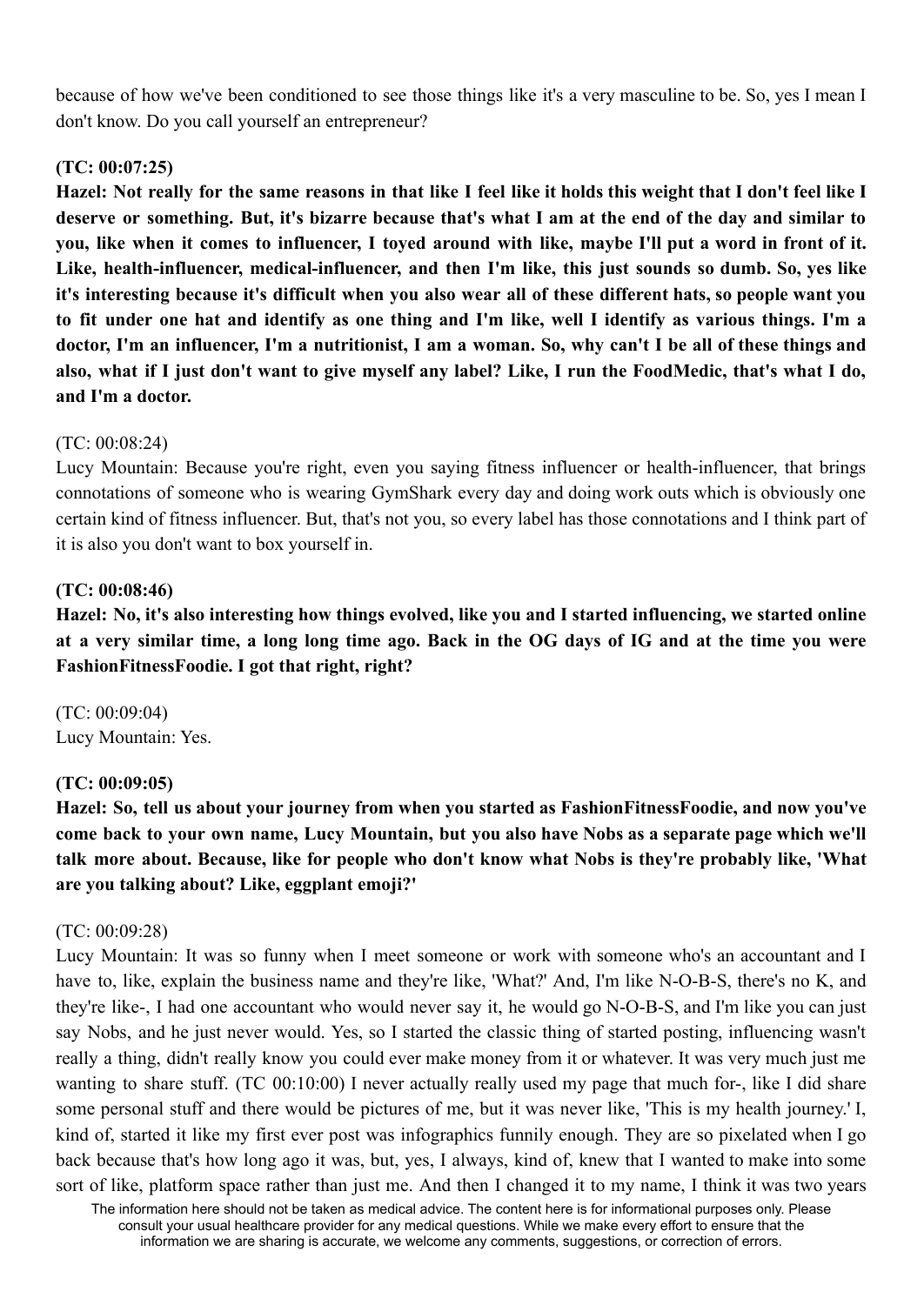ago because of Nobs, because Nobs was growing and the FashionFitnessFoodie felt like a brand name and then I had Nobs and it just felt a bit odd. But, also it felt like, you know when you use an old email address, I was literally like my mid twenties and I'm like, 'Yes I'm the FashionFitnessFoodie' and I was start cringing every time I said it. I can't keep saying this, so yes eventually I was like I'm going to be me and I'm glad I did because saying the word 'Foodie' every time I introduced myself started to become very uncomfortable. That's basically the transition.

# **(TC: 00:11:21) Hazel: Amazing, and so tell us more about Nobs and how it's different to other fitness apps.**

# (TC: 00:11:29)

Lucy Mountain: Well, basically I saw a space, what I was noticing in the industry was the hardcore old school fitness side where it was calorie counting, weight loss and that was very much the norm and the standard. And, then we started to have more dialogue around anti-diet side of fitness, and I realised there was no actual fitness element or like, product within that space. There were loads of diet plans and fitness apps and whatever for people who wanted to exercise for weight loss and calorie tracking or whatever. But, there was no real fitness app for people that wanted to reject diet culture. Because, I feel like there's this assumption of like if you're anti-diet you don't really care about fitness, or if you're anti-diet you just want to focus on joyful movement and it's all intuitive and you just decide what you want to do on the day, and that's not true. So, what I wanted to do was basically bridge the gap of science based training programmes that train the whole body, not just the glutes, and combine that with the anti-diet culture messaging, and put it together. Then, 2018 we started selling workout plans via like, a third party app and this was with my old business partner and romantic partner. We built these programmes and we started selling them and we had no idea how many people would buy it, and on the first day we launched the first Nobs guide we got a thousand sales in that evening. And, we couldn't believe it, we kept refreshing the sales, and we were just like, 'This is something, this could be something.' So, that then evolves and then it got to the point where I'd taken on the business by myself, so I'd separated with my old partner and I took it on myself, and I was at this point where I was like either I leave the business and I just stop doing it because I felt like I didn't have the confidence to do it. I was very much reliant on him to guide and make me feel like I'm doing a good job. And, I decided in that moment, as soon as we ended the partnership, I was going to do the app and then worked for a year and a half.

Eventually, the app was here but it was like, a long journey. It wasn't just a case of, 'I built an app', like I had to save loads of money to be able to fund it. But, it was always in the plan which was special when it actually happened. When you do something or you reach a goal, it's easy to forget that you had originally been really desperate for that goal but felt like it could never happen. And, then it happens and you're like, 'Oh okay, this is cool.'

# **(TC: 00:14:16) Hazel: It is possible.**

# (TC: 00:14:20)

Lucy Mountain: Yes. (Adverts played 14.19-15.39) So that's, kind of, the evolution of how it happened, but yes, every day, it's just-, the community we have-, and I would say that my favourite thing of the community

The information here should not be taken as medical advice. The content here is for informational purposes only. Please consult your usual healthcare provider for any medical questions. While we make every effort to ensure that the information we are sharing is accurate, we welcome any comments, suggestions, or correction of errors.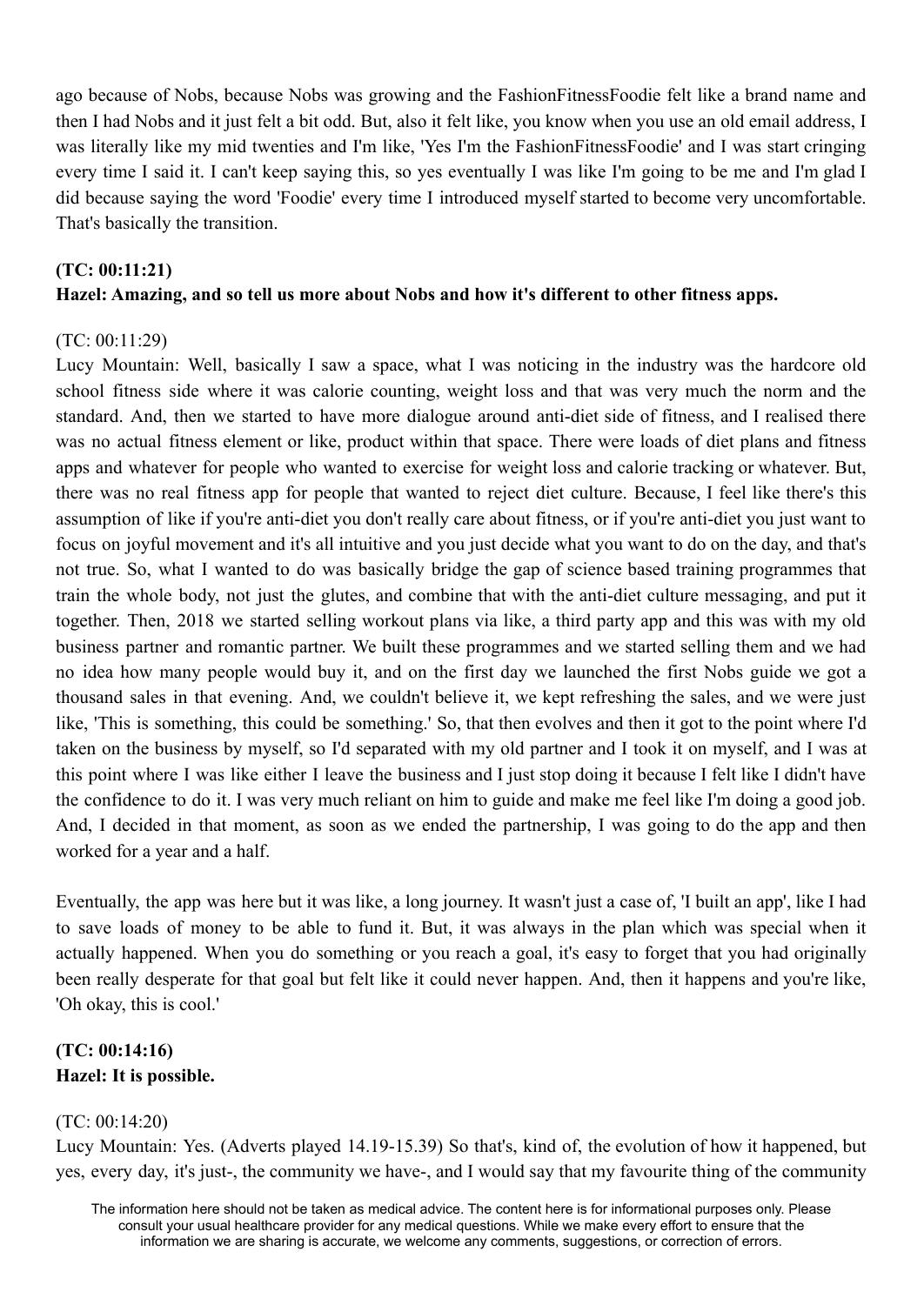is, just, everyone's sense of humour. Like, when I go into our Facebook group I die every day, because they are just so funny and witty, and we all have, like, the same sense of humour, which I think is really special.

## **(TC: 00:16:02)**

Hazel: Yes. I feel like you can get that from the snippets that you share on your stories. It just seems like a really nice space, and also, like, very empowering as well, the messages that you share on the app and things like that. And I think, for what you're achieving with Nobs can be a really tricky **balance, because online there exists people who are pro-diet and anti-diet and it's a super polarising** topic and conversation and people, like, need to fit into one camp or the other, and there's no space for nuance or conversation. And I know that there's a lot of people who, kind of, fall into the middle where they don't want to be part of diet culture but they are afraid to reject it because they want to still look after their health and engage in physical activity. But then they don't want to be seen as someone who-, they don't really know how that is possible. And I guess my question to you is, like, 'How can we navigate that, how can we encourage people that, ves it is okay to want to eat fruit and vegetables and move your body and sleep, and still reject diet culture, and not fall for those fads and **gimmicks,' and things like that.**

### (TC: 00:17:20)

Lucy Mountain: I think about this all the time. I really do think about this a lot because sometimes it can feel like-, like everything has to be opposite sometimes. It feels like if you are not tracking calories, you have to be fiercely anti-everyone doing that, or if you are deciding that you're not going to focus on weight loss as a goal, that you have to be anti weight loss, full stop. And I remember when I first started learning about diet culture one of the main messages was, 'Intentional weight loss is bad.' And that's wrong. And I fundamentally disagree with that now. But at the time I was, like, 'Yes, yes, that's right.' And I was like, 'Hang on a second, who am I to also speak on anyone else's experience? Who am I to say what's right and wrong with what someone else decides to do with their body?' I can decide the message that I want to share, but that should have no judgement against anyone else that has had a totally different life experience to me and wants to lose weight. So, yes, there are loads of things which I now think about often, and realise that it doesn't necessarily fit this rule book. It, kind of, felt like there was this rule book of what the anti-diet was, but then I sat back and I was, like, 'Who wrote this though? Who decided what was right and what was wrong?' It's hard because if I do a post, for example, on my Instagram talking about ways to get in more vegetables, for example, I would say that that would still be jarring to some people because it feels like the sub-text to that is, 'You shouldn't be having cookies, you should be having more vegetables and that's, better, you know, if you don't do that you're bad.'

Because that's the place we are in at with social media, you see one post, one caption, and that has to completely summarise your thoughts and speak to everyone's own individual context. But it's just one post, that could be one post talking about the importance of vegetables in a sea of posts talking about also being flexible, and also not being restrictive, but people see that one post and they take that and internalise that, and that's a huge problem. So, yes, I mean, it's something that I navigate often, but what I would say to anyone who's feeling stuck between wanting to do, you know, health-promoting stuff but feel like they're betraying the anti-diet community is, number one, you are always in control of whatever you decide to do, no judgement. Number two, not everything is diet culture. I feel like now, especially because I'm in this space more than anything, that constantly it's like, 'That's diet culture, this is diet culture.' You know, (TC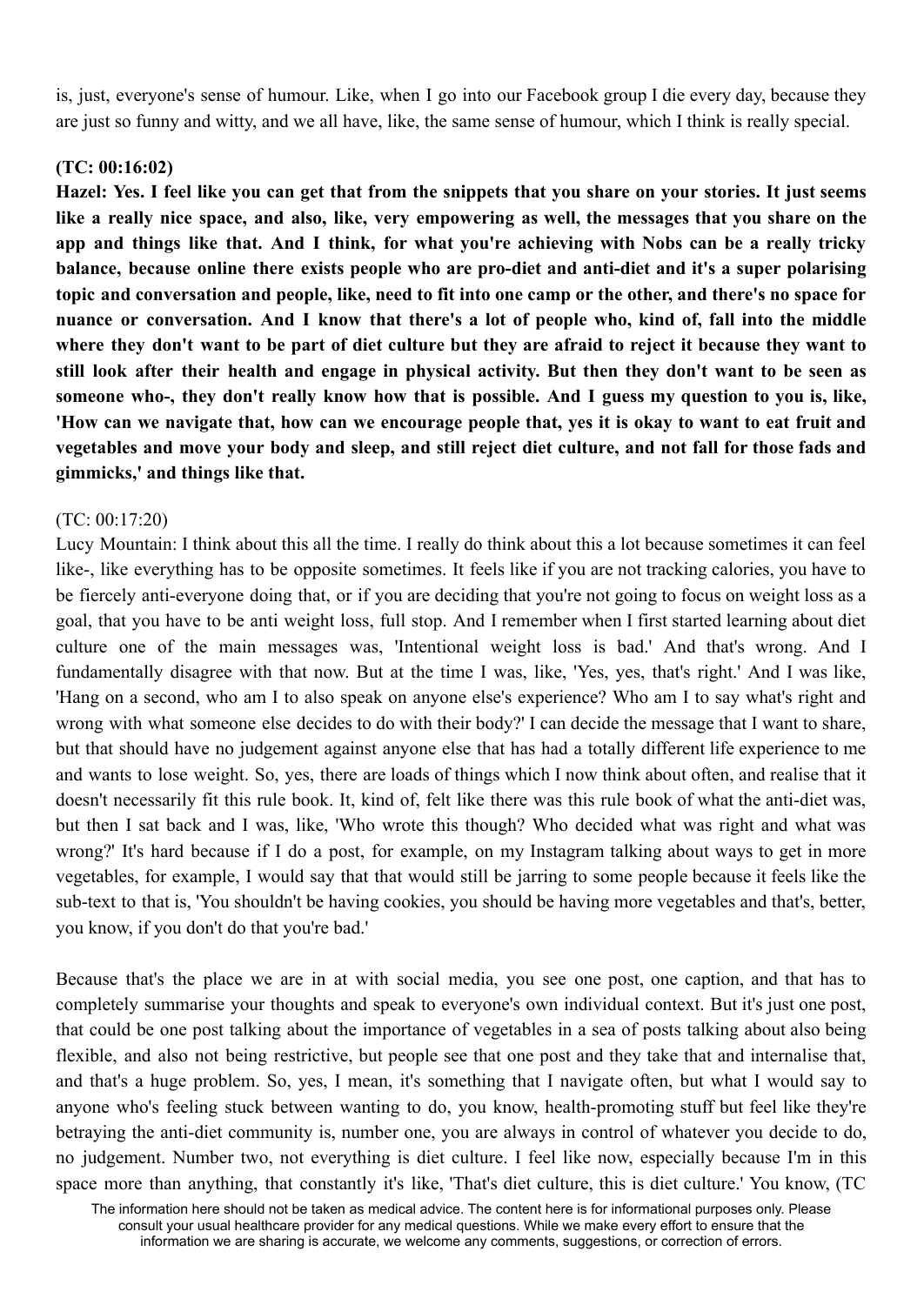00:20:00) diet culture, and not everything is diet culture. Eating protein is not diet culture, going to the gym four times a week is not diet culture, following a training plan is not diet culture, so I think we need to be careful about how we band around those phrases. But, you know, I always say, like, 'Saying that it's okay to eat cookies doesn't mean that we shouldn't be eating vegetables, and saying that you need to eat vegetables is not saying that you can't have cookies.' Sometimes it's hard to completely relate every single message at one single time. I don't think it's possible.

So, I would say to people, 'Just be careful when people are looking at a single Instagram post or following a certain influencer, that it is just Instagram and it's not intended to offer you bespoke nutrition advice or any kind of advice, really, that speaks directly to you.' Yes, I've just basically gone on about that, I hope that makes sense.

# **(TC: 00:20:57)**

Hazel: No, ves. I feel like the only way to, kind of, talk about that is really picking it apart like you have. It's very difficult to, kind of, condense the right way to act in those situations or how we can make that space more inclusive, I'm not really sure but I think apps like Nobs obviously do. And also trying to not have so much black and white thinking, which is difficult when you are online, because **people engage with your content if they either completely agree with you, or they completely disagree** with you. So, they are there in your comments, like, giving you loads of claps or they're in your comments going, like, 'This is BS, blah, blah, blah, blah, blah.' And, so ves, that's what I feel like is missing from Instagram but longer form content, like this, where we can, like, two people that exist on **line that have substantial following, no-one really gets this-, the meaty conversation. You know, this is the meaty conversation that people need to be tapping into. And also thinking about themselves, like,** think for yourself. What do you want to align with, what do you feel comfortable with, what are your **goals? Because they might be completely different to the people that you are following online. You** know, what's important for your health, at the end of the day. And I think people just need to take **some of that accountability on when they are scrolling through social media. And, speaking of Instagram, you spoke on how you feel slightly, like, disillusioned, maybe not inspired by social media. Are you still feeling that way?**

# (TC: 00:22:31)

Lucy Mountain: I felt better sharing it. That was, like, number one, I was, like, 'Oh I just feel like I've got something off my chest.' Because I have been feeling it for months. I think I just-, I feel very uninspired at the moment. I feel like, it's kind of, like I was saying around people just saying, 'Everything's diet culture,' or throwing phrases around and everyone's sticking to this script of rules without free thinking. And I, kind of, got to this point where I'm bored of these phrases being thrown around all the time. The classic one that I always see is, 'It's okay to not be okay,' and that's true. But that's it, there's nothing else. There's no other information on it, there's no other further nuance or whatever, or explanation as to why. It's like, with social media and trends and stuff, these phrases get created and people just say them. But then they say them so often there's no meaning. And then, for me, I sometimes feel like, are we being helpful or are we just making content for the sake of making content? Like, are content creators at a point where they feel the need to post all the time, so they're just putting out something just to post something, rather than actually having substance. And I think I got into a mindset of just becoming very bored. I don't find Instagram that inspiring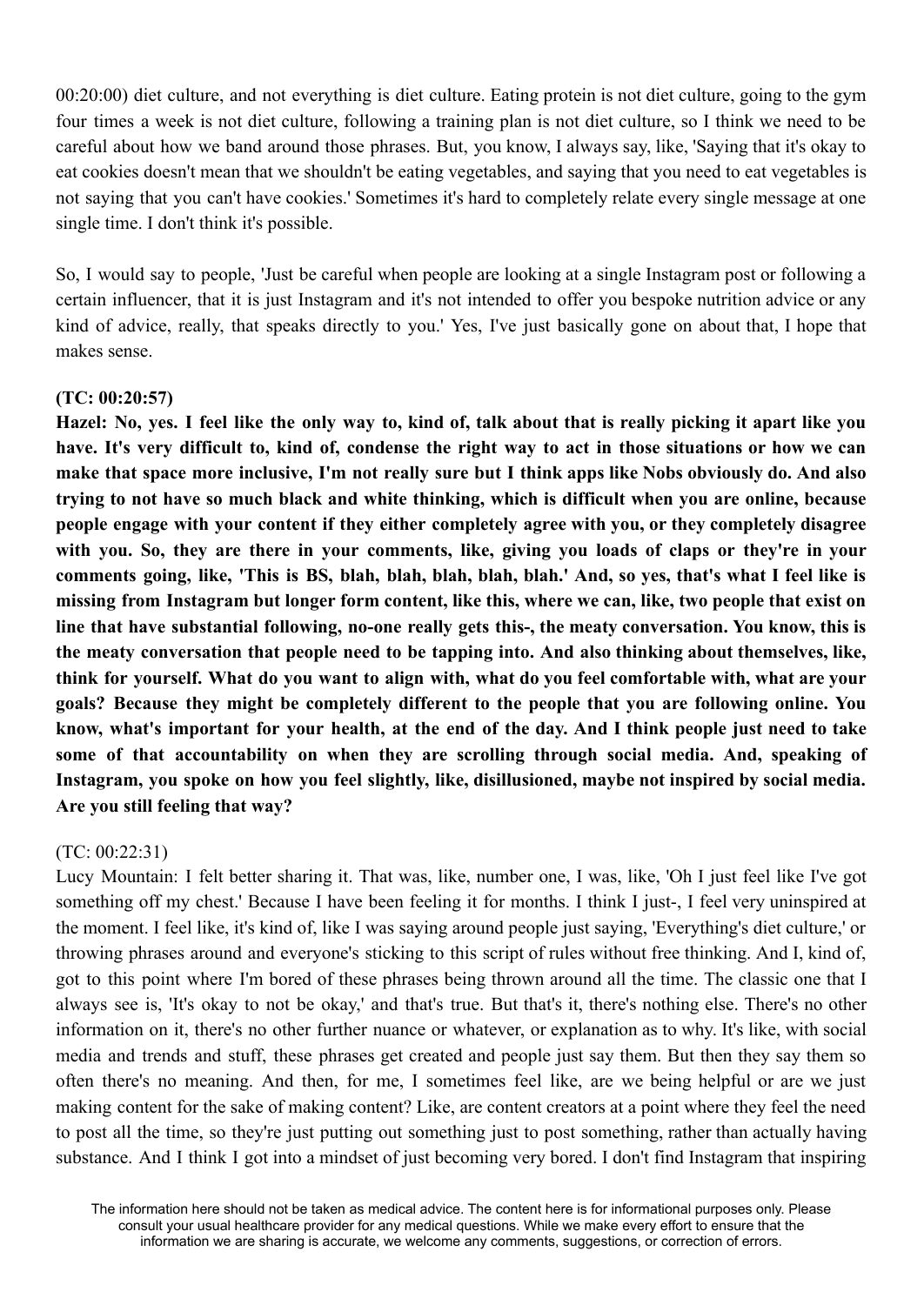any more. I can't remember the last time I was, like, 'Wow, what an amazing, creative post.' When I go on TikTok I do.

# **(TC: 00:24:06) Hazel: Really.**

## (TC: 00:24:07)

Lucy Mountain: And I think it's very funny. Yes. I do, because for me TikTok is the only social media that I laugh out loud to. When I'm scrolling Instagram I don't laugh really, but when I'm on on TikTok I'm laughing constantly. So, there's that too. But then I think from my side, as, like, a content creator, I think I'm definitely struggling to keep up with the new way that content is being shared, which is reels and video format. And I've always liked to have my own signature style and that's, you know, with my infographics and whatever, and I feel like the trend now is to not have your own signature style, it's more just copying trends and people re-make your videos. And that's, kind of, like an acceptable thing to do, that's the culture we're in now. So, I know what I need to do to get inspired, I just need to follow some different people and I probably just need to read some books and spend less time online. Do you feel the same, because, you know, a lot of people said they had?

### **(TC: 00:25:06)**

Hazel: Yes, I do. There's so many things that you said there that's really interesting to me. First of all, just to go back on what you said with your signature style. I think you have maintained a signature **style and branding all throughout the years, even when you were, like, The Fashion Fitness Foodie, with infographics. And when you were on holidays recently I went onto your page. And I was, like,** 'Do you know what, it's so nice to see more of Lucy in her page,' because there was a lot of reels which look like you're doing them in real time and you're not really as constricted as your other work, which is beautiful. And so, for me, I'm, like, loving that. But for you as a content creator you're probably, 'Well I'm not working hard to do that, that's me just sharing my life.' And people actually love that. **And I think that's almost the hardest things to share online, because you're being vulnerable and** you're, like, opening up a little bit of you. And I know for me, I'm super cagey online in that, like, I've **built a brand around myself but I don't share very much personal information because it's a protective mechanism, and people can target that. And, yes, I think that what's really difficult as well** is, like, people who have been doing this a long time is Instagram has changed so much. I mean, all we used to be able to do in the beginning was post a photo, and we could put borders on our photos, that **was, like-,**

#### (TC: 00:26:35)

Lucy Mountain: Oh my God, there was-, what was that, like, vignette photo? Also what's so funny is, I swear those filters are still there, I think those settings are still there on Instagram.

#### **(TC: 00:26:44)**

Hazel: They are, but who uses them? I feel like my Mum maybe uses them. But Instagram is changing all the time. Obviously we've got all these new, like, video formats and things like that, but within the **video formats there's also different things. People engage with different things. Even engagement reels** has gone down, because so many people are using them and I'm, like, so are we going to scrap reels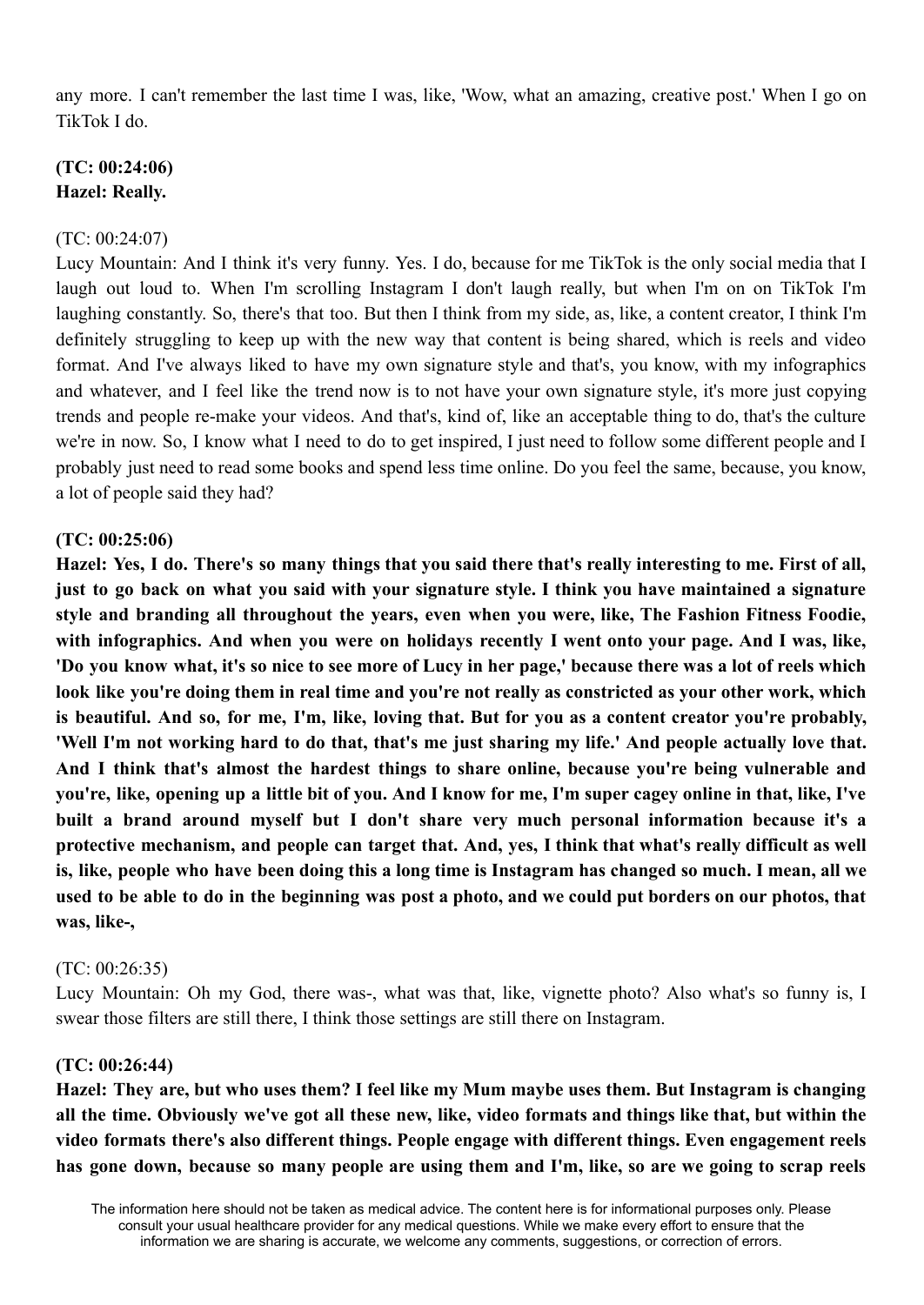and do even shorter videos, what are we doing? And, like, why can't we just create what we want to create? And part of me has been, like, I don't really care what the algorithm wants me to do. I'm still **posting, like, our educational infographics which bomb in terms of engagement because they don't get** the reach that they should get, but then I'm not willing to play the game completely and lose sight of **what my brand is about.**

## (TC: 00:27:34)

Lucy Mountain: Yes, I fully agree. It's that horrible place of, like-, the thing is, what I also hate is when content creators are, 'The algorithm's rubbish now, it's working against me.' It's, like, 'No, people have just changed the way they consume content.' And when it's your job you, kind of, have to adapt slightly to it. And I am a firm believer, like, if you do make a really good piece of content that's relatable I always think it will do well. And even if that first piece doesn't, if you keep using that as your goal something will happen and you will do well. But, yes, I'm like you, in that sometimes you have a really niche thing that you want to share, and the engagement might be rubbish but ultimately you might have, I don't know, really helped five people that were thinking about signing up to my app, or whatever, and then they do. And then that's, like, 'Oh, great, I've got 5 new people that I can work with.' So, yes, I think it's important to not get hung up on the numbers. But that's also because I have my Nobs and I have the app now, and I'm doing everything-, I love my job, I love every aspect of it. And I love my personal life so much, I can never be that person that's sharing every aspect.

#### **(TC: 00:28:45)**

**Hazel: No, no. And I hugely respect that some people build, like, a business out of sharing their personal life. You know, like Zoe Sugg and Alfie Deyes, and now they've got a baby. And they're** comfortable doing that, like, I know, I get such anxiety when I share too much. And that's just a personal thing, you know, it's how I'm built. But I also think, regardless of how many people follow you, or whatever, and how long they've been following you, they do see you as, like, this product, and there is never any please or thank you in the DM's, it's just asking things or-, I just feel like that jades me a little bit, because I'm, like, 'I'm working hard over here, and you want to know where I got my **top?'**

#### (TC: 00:29:35)

Lucy Mountain: You're talking about all sorts and then it's, like, 'Sorry, by the way what lipstick shade are you wearing?' And it's like, 'Oh.' (Advert played 29.44-30.13) (TC 00:30:13) Do you every get, like, troll comments, because I can't imagine you get that many?

#### **(TC: 00:30:20)**

Hazel: To be fair I don't really. I do whenever I talk about anything Covid related or vaccine related. I get so many of it that, like, I almost set myself into a spiral on one post. And then I turned off all the **comments because I couldn't moderate them. And there was, like, people putting loads of** misinformation. And then loads of people got really angry that I did that, even people who were quite level-minded, in that they were, like, 'I just want to read the conversation, I want to make my own informed decision.' And so, in the end, I just let the comments rip wild, and I just ghost-posted and I dropped it and left. And that's what I do now, I ghost post, post it, goodbye. Sometimes I will jump in and comment if people have questions, but, like, you get to a level where you are unable to comment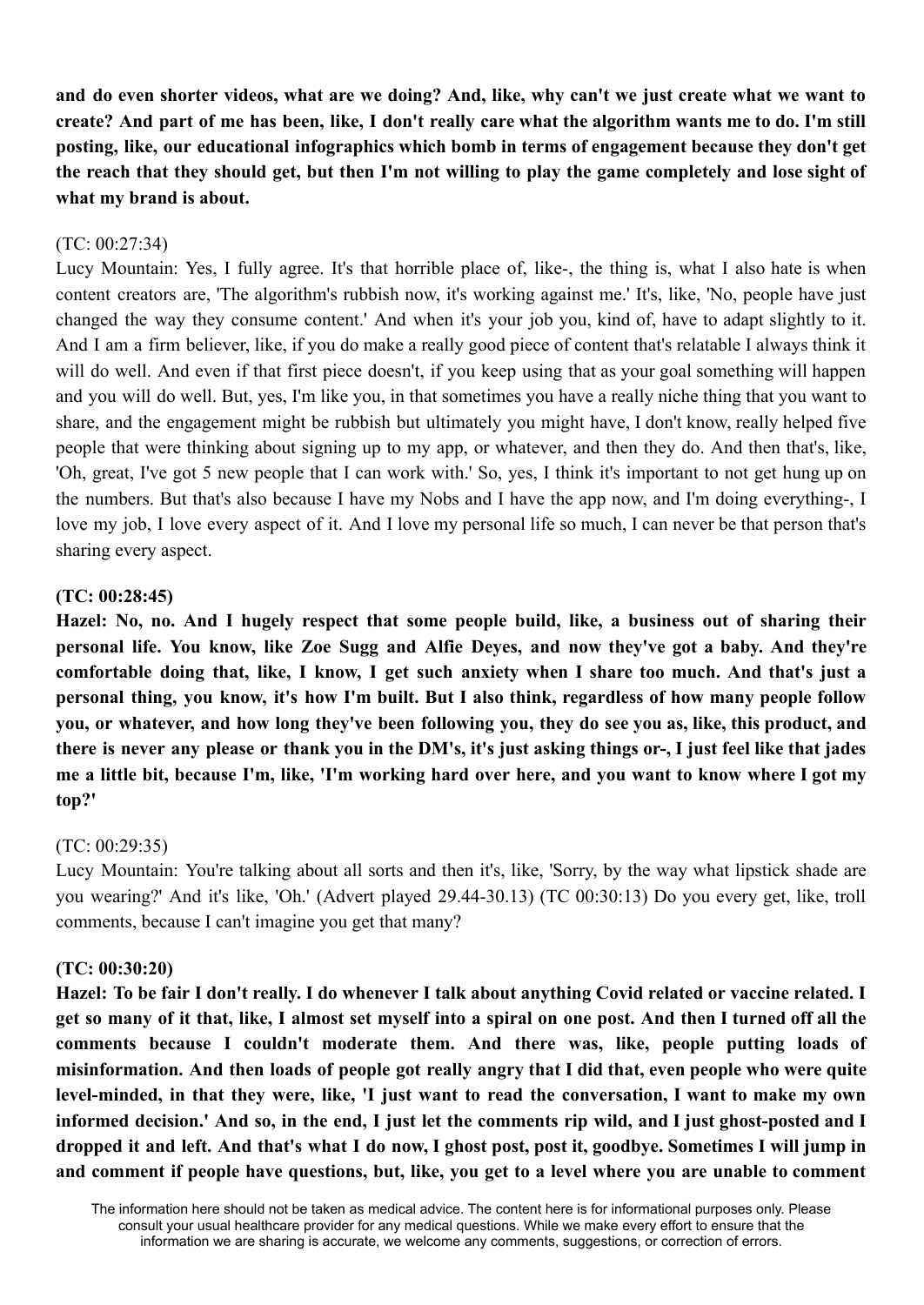on everything or reply to everything. And I know big accounts do, but, like, ultimately it's just me posting on Instagram so I don't have a team of people to respond. And there's half a million people on **there, and if I'm talking about, like, Covid, everyone wants to know individual medical advice. Like,** 'Hev I lost my smell and taste six months ago, what should I do?' Or, 'My hair's falling out,' And it's just, like, there's so many things that need to be unpacked there, that you need to see your doctor, so I'm, like, 'Go to your GP, go to your GP.' And then people think I'm just being lazy and I'm, like, 'I **just don't want to lose my medical licence, hun.'**

### (TC: 00:31:47)

Lucy Mountain: I can't even imagine how stressful the past year's been, being online as a doctor and having to deal with Covid.

### **(TC: 00:31:59)**

Hazel: Yes, I think it's interesting how you just, like, learn to not care as much about people who are strangers and tell vou what vou should do. And it's like, what I find really interesting is when vou do question boxes and things, because you are then, like, 'Oh my God, you would really ask a person this question?' And there is so much, which is what I want to speak to you next about, is, like, if you're a single woman online and vou're of a certain age. I'm saving of a certain age like we're 60, like I'm a **mature woman.**

(TC: 00:32:31) Lucy Mountain: Lady of an age.

**(TC: 00:32:33) Hazel: I mean, I'm 30, I don't know how old you are?**

(TC: 00:32:37) Lucy Mountain: I'm twenty nine.

**(TC: 00:32:37) Hazel: You're 29, okay, so-,**

(TC: 00:32:39) Lucy Mountain: Yes, I'm almost 30.

# **(TC: 00:32:40)**

Hazel: Almost there. But, like, if you're in your late twenties, early thirties and you're a single woman and you're enjoying your life, that is wild to people. They're like, 'Oh my God, you took yourself on **holidays? What is happening? Do you not feel weird having dinner by yourself, or by the pool by** vourself?' And, like, for me, I don't feel weird at all and I'm, 'Does that make me weird that I don't **find that weird?' But it's because we've created this culture where you shouldn't be living your best** life unless you have a partner. And until you get that partner work hard, play hard, date, find the person. And so, how have you found, kind of, just rejecting that idea and being, 'I'm going to take **myself on a (mw 33.23) holiday,' like you did, and you deserved that, because why should you wait?**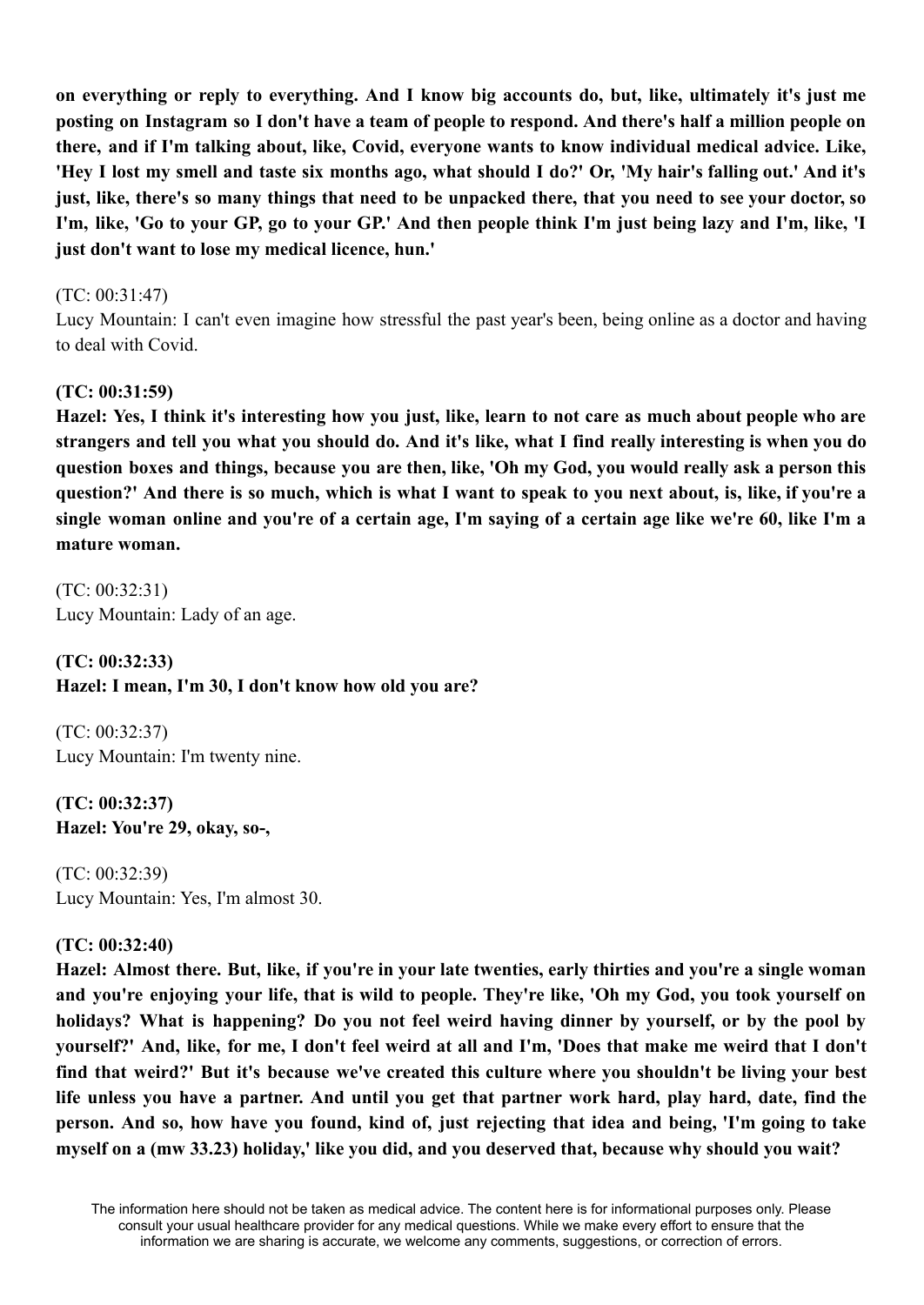### (TC: 00:33:29)

Lucy Mountain: Yes, well this is it. This is my exact mentality. So, when I did book that solo trip a few weeks ago, I was, like, 'There's no one that I would take with me here, and I have some of this money and I'm just going to spend it on myself. So, I'm just going to go all out,' and it was a week of luxury. I loved it, and I'm like you, Hazel, I don't feel awkward being by myself, I just don't. And again, like, I remember when I was away loads of people were like, 'Do you not feel uncomfortable?' And I am, like, 'No part of me feels uncomfortable because when I'm by myself I'm not bored, I'm not thinking, "What are people thinking of me?" because I just don't really care.' I mean, I've had, like, little relationships and I've been seeing someone for a few months, on and off, but I haven't had a long term relationship in over two years now. And I would say, like, half my-, I think that what your friends are doing matters because I think, if you are the only single friend, like, I get DM's from people saying they're the only single friend in their group and they feel like they are not being chosen, or whatever. And I'm, like, people just assume that people in relationships are happy, people just assume if someone has had a child that they're actually really happy with that decision. There are so many people that are making these life choices to have a family, get married, whatever, and are still deeply unhappy. So, we need to remember that, just because everyone else is doing this thing, it doesn't mean that they're happy in their decision.

I don't know, I find it-, I'm a little bit disillusioned with the way that we see marriage and meeting a partner, and having to be with someone. And half my friends are single, but the other half are very much not single. And it's so important that, if you are feeling like-, if you don't have that single group or you don't see any examples of women, older women, women of a certain age, women in their 30's living their best life, you know, when you don't see that it's really hard, you do just think, 'Well, what else is there?' But you have to shake that mindset because there are so many people out there who aren't even thinking about finding a partner, couldn't care less because it's so far down the priority list because they're happy and fulfilled in all other aspects.

# **(TC: 00:35:55) Hazel: That's it.**

(TC: 00:35:56) Lucy Mountain: Yes, that's it, yes.

# **(TC: 00:35:58)**

Hazel: That's it. And, like, you know, people who are coming out of relationships, I said, at the start of this question that, whether it was a statement or question I can't even remember but I said, 'I feel **super happy about myself,' but that wasn't always the case. I have always been quite an independent** person, I was in a long distance relationship, so it was, like, I was independent most of the time, we didn't live together. But once we broke up I felt this huge gap in that, like, I was unable to make myself happy because that person is the source of my happiness, or whatever. And I feel that from a lot of people in that they're, like, now I'm alone I don't know how to be happy. And I think doing **things like taking yourself on holidays, feeling the discomfort of being alone, if you find that uncomfortable, because if you can't be comfortable in your own company then you're never going to find happiness with other people. And I just think you have to almost relearn that again, actually, ultimately, what is happiness, what makes you happy, what are the goals in your life, what do you**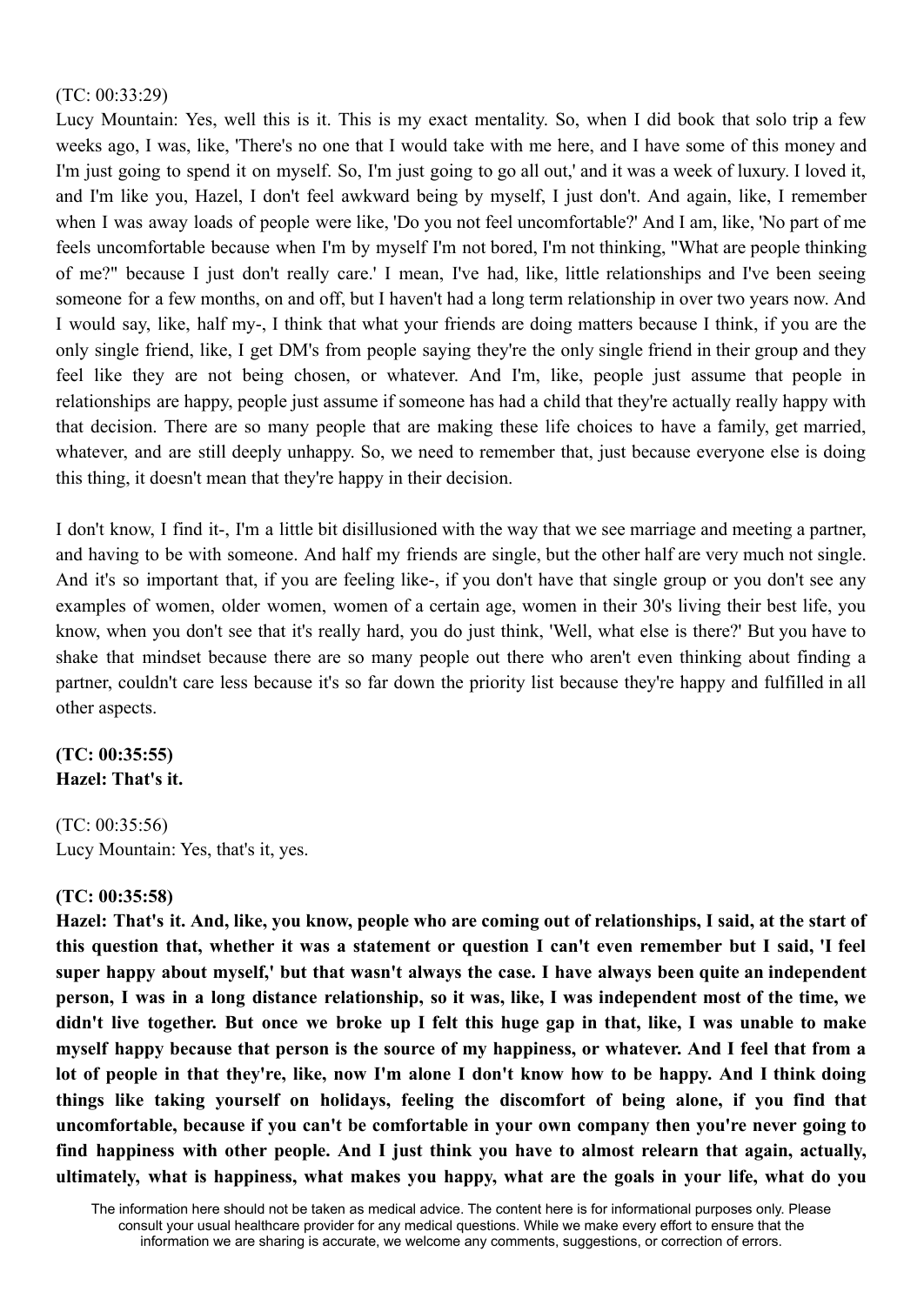want to do? Like, answer all these questions. And it took me time to get to this place where I'm, like, actually if I can make myself happy I've nailed it. And then anyone else on top of that who brings me **additional happiness, perfect.**

# (TC: 00:37:19)

Lucy Mountain: This is it. That's literally it. And I don't know about you, but one thing that I hear a lot is women who are, say, 33 and they say, 'If I break up with my partner now,' say their relationship's not good, 'If I break up with my partner now I'm going to have to start again.' And that, for me, just feels quite sad, because it's all rooted in women feeling like their main purpose should be in meeting someone and that person fulfilling them.

# **(TC: 00:37:48)**

**Hazel: Yes. Or there's something wrong with you if you're not with someone. You know, the worst** question is when people are, like, 'How are you still single, why are you still single?' I'm, like, 'Out of **choice.'**

# (TC: 00:38:00)

Lucy Mountain: I hate that. I find that so weird. I had that on Hinge the other day, this guy was, like, 'How are you?' (ph 38.05) and I was, 'What do you mean by that?' Like, 'What, I'm just waiting to be chosen?' It's, like, 'No.' It's almost like you're waiting in line and this man just thinks that women are just being picked, and if you're not picked it means that there's something wrong with you.

# **(TC: 00:38:21)**

**Hazel: There's something wrong with you, yes. There's nothing wrong with you, there's something wrong with everyone else that you've met. No, it's just, like-, yes. No I'm glad we had that** conversation because I get it a lot and I never really know how to tackle that on my platform because it's not really about that. But then, again, going back to the initial conversation we had, how do you identify, I'm a woman, I'm a single woman, it's important that we act as role models. I'm saying that and cringing a little bit inside but, yes, so that other women are, like, 'Oh well, there's two successful **women who are navigating life by themselves.'**

# (TC: 00:39:01)

Lucy Mountain: And this is is, this is seeing those examples, being able to see women actually do it, rather than just looking at your mates who are all engaged, or whatever.

# **(TC: 00:39:10)**

# Hazel: Yes, okay. So, I've got three questions to wrap the podcast. The first one is, what would be your **number one takeaway to people who are listening to the podcast?**

# (TC: 00:39:20)

Lucy Mountain: I would say that I think we've talked a lot about identity. I would say that it's really important to make sure that you are thinking for yourself and just because you have joined a certain community, that doesn't mean that you now have to follow all the rules. I really encourage people to not just look at labels, or, like, just label themselves constantly. Have a think about what you think because I think there's a lot of people out there who are losing their voice and are scared to have opinions on things. And,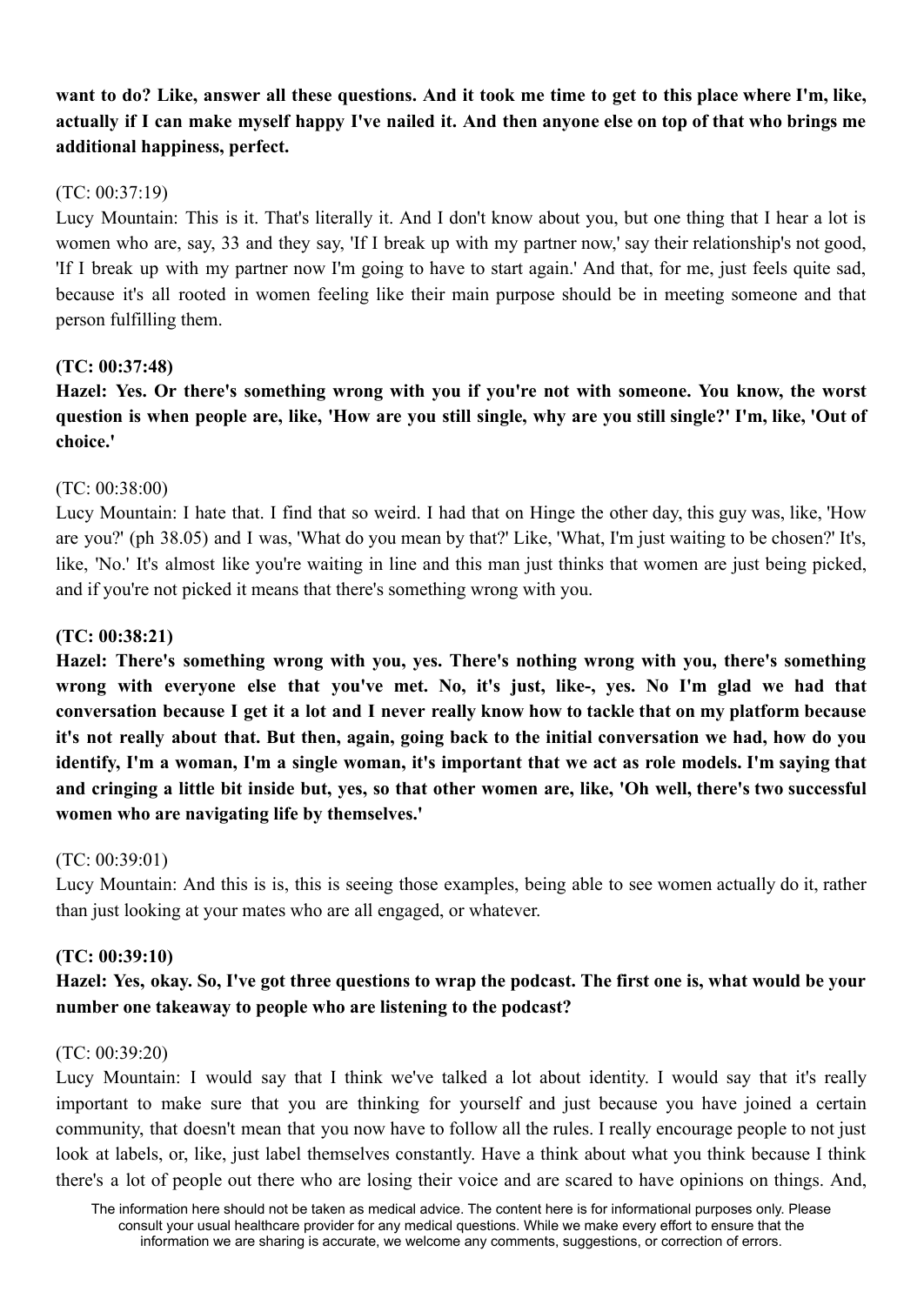you know, we need women to be vocal, we need women to be opinionated and share what they think. So, (TC 00:40:00) I would just encourage everyone to just start asking yourself, get into the habit of asking yourself, 'What do I think, and what's my opinion?' And don't be afraid to share it.

# **(TC: 00:40:24)**

Hazel: Yes, and don't be afraid to upset someone if you disagree with what they are saying. Like, I'm saying that for myself as well, because I know I censor myself from things out of fear of upsetting people. So, yes, to that one. The second question is, if you could go back and give your eighteen year **old self one piece of advice, what would it be?**

# (TC: 00:40:32)

Lucy Mountain: You see, when I saw this I was going to pick, like, a diet culture one. Which is, you know, don't fall into the trap, because that was the age when I started. But I would probably say, 'Don't ever lose your sense of fun and playfulness and sense of humour.' Because I've always been really silly and my Dad is, like, my Dad's ridiculous and I've always had his-,

# **(TC: 00:40:57) Hazel: Father Mountain.**

# (TC: 00:40:58)

Lucy Mountain: Sense of humour. Father Mountain, yes. Official Father Mountain. So, I've always loved that, and that's my favourite quality in all friends and any of my partners, just being, like, ridiculous when we're together. And I think between the ages of twenty one and, maybe, twenty five, twenty six I took myself very seriously in that I was working constantly and I, kind of, missed that sense of play. And I think that's so important to just keep it, and just because you're an adult doesn't mean that you can't have fun. So, I would prioritise fun all the time now, and I very much feel like I've rediscovered that side of me again. So, yes I would say to her to just not let that side go.

# **(TC: 00:41:43)**

# Hazel: I love that, that is so good. And also unique. Okay, final question. What is one book that you **recommend people read and why?**

# (TC: 00:41:52)

Lucy Mountain: Well I have two books which I love and they're two books which I'd happily recommend to anyone. The first one, which really helped me a couple of years ago was, What A Time to Be Alone.

# **(TC: 00:42:08) Hazel: I love it.**

(TC: 00:42:09) Lucy Mountain: Have you read it?

# **(TC: 00:42:10) Hazel: Yes, I read it after my break up. And I was, like, 'This is good.'**

The information here should not be taken as medical advice. The content here is for informational purposes only. Please consult your usual healthcare provider for any medical questions. While we make every effort to ensure that the information we are sharing is accurate, we welcome any comments, suggestions, or correction of errors.